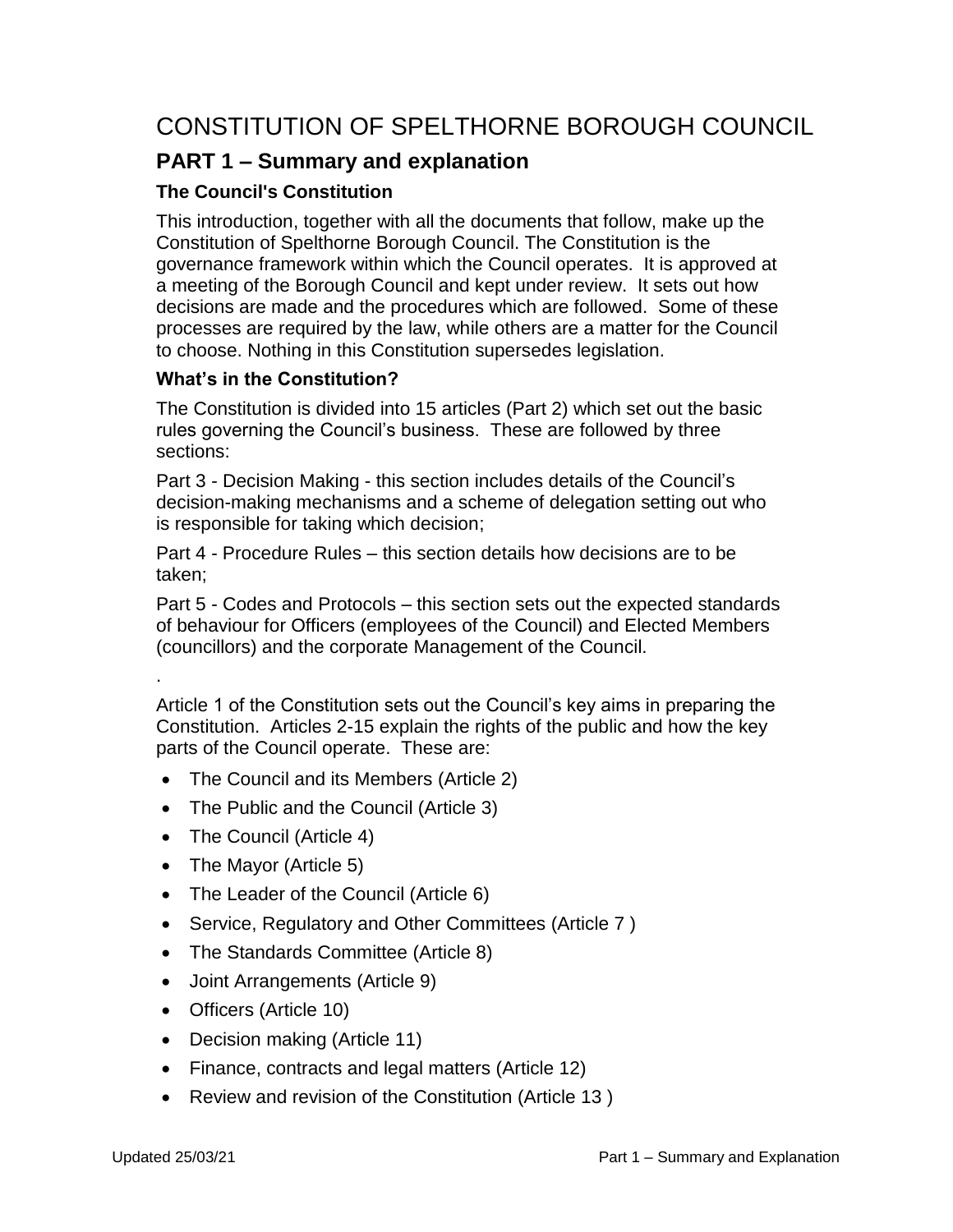Suspension, interpretation and publication of the Constitution (Article 14)

# **How the Council operates**

#### **Councillors**

The Council is composed of 39 councillors elected every four years. Councillors are democratically accountable to residents of their Ward. Only registered electors of the borough or those living, working or owning property in the borough are eligible to seek election for the office of Councillor. Their overriding duty is to the whole borough, but they have a special duty to their constituents, including those who did not vote for them.

Councillors have to agree to follow a code of conduct to ensure high standards in the way they undertake their duties. All councillors receive training and ongoing advice on complying with the code of conduct.

#### **Council meetings**

All Councillors meet together as the Council. Meetings of the Council are normally open to the public. It is at Council meetings that councillors decide the Council's overall policies and set the budget each year. The Council appoints a councillor as its Leader, sets up and makes appointments to its Service and other Committees and confirms the appointment of the Chief Executive (also referred to as the Head of Paid Service).

The Council has agreed procedures to enable the public to take part in Council meetings by asking questions of councillors, presenting petitions and also commenting on matters being discussed by the Council before it makes decisions. The procedures are set out in Standing Orders (See Part 4).

#### **The Mayor**

The Mayor and Deputy Mayor will be elected by the Council annually from amongst the councillors.

The Mayor is the First Citizen of the Borough and acts as an ambassador on behalf of the Borough. As a symbol of the Council and its area, the Mayor gives encouragement and shows appreciation for the many groups and organisations who also serve the residents of the Borough. The Mayor will attend such civic and ceremonial functions as the Council and he or she determines appropriate. The Mayor will act in a non-partisan manner and in the interests of the whole Council.

#### **The Leader**

The Council will appoint a Leader annually, who will hold the most significant elected Member role within the Council. The Leader will be the political head of the Council and the focus for policy direction and community development. The Leader will also be the chief advocate and spokesperson for the whole of the Borough.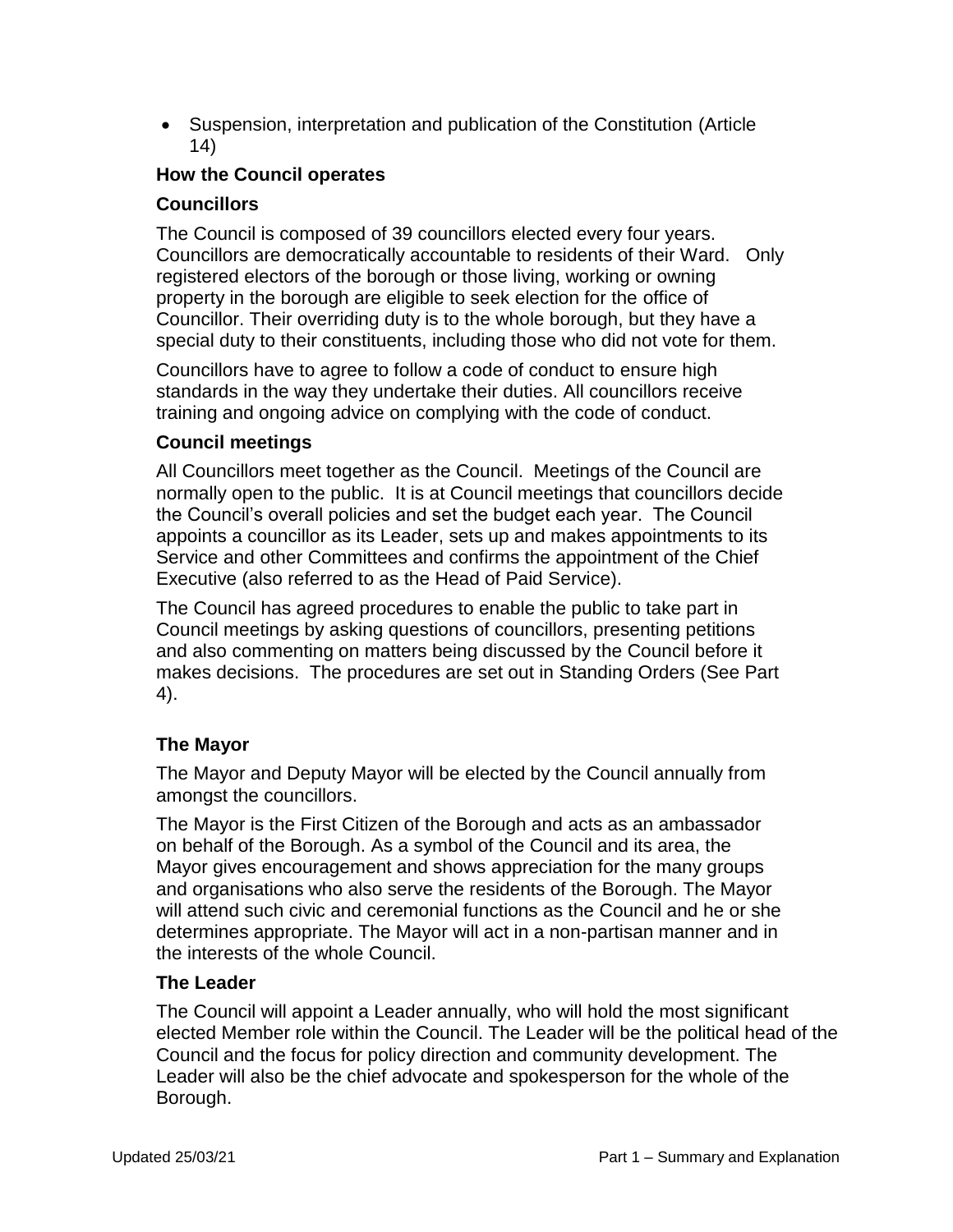The Council will also appoint the Deputy Leader at its Annual Meeting, who is able to exercise the functions of the Leader when he or she is unavailable.

The Leader will chair meetings of the Policy and Resources Committee.

#### **How decisions are made**

#### **The Service Committees**

The Council will establish a number of Service Committees to be responsible for most day-to-day decisions. The terms of reference of the Committees are set out in Part 3 of this Constitution. The Service Committees are made up of a Chairman and a vice-Chairman and a committee membership determined by the Council.

Appointments to the Service Committees will be made at the Annual Meeting each year.

#### **The Regulatory and other Committees**

The Council has a number of other Committees which deal primarily with the regulatory functions which are not the responsibility of any of the Service Committees; for example: Planning Committee, Licensing Committee, Audit Committee and Standards Committee.

#### **Joint Committees**

In conjunction with other authorities and public bodies the Council may establish and participate in Joint Committees. These joint arrangements are described in Article 10 of this Constitution.

#### **Statutory Scrutiny functions**

Statutory requirements mean that the Council must make arrangements for scrutiny of certain matters, namely:

- matters relating to the health of the authority's population. Recommendations may be made to health bodies or other relevant authorities;
- the power to scrutinise the activities of those responsible for crime and disorder strategies.

In addition, the Council will also scrutinise the exercise by relevant authorities of flood risk management functions which may affect the local authority's area.

The Council's scrutiny functions will be undertaken by the appropriate Service Committee.

Responsibility for the statutory scrutiny functions relating to health will be undertaken by Surrey County Council.